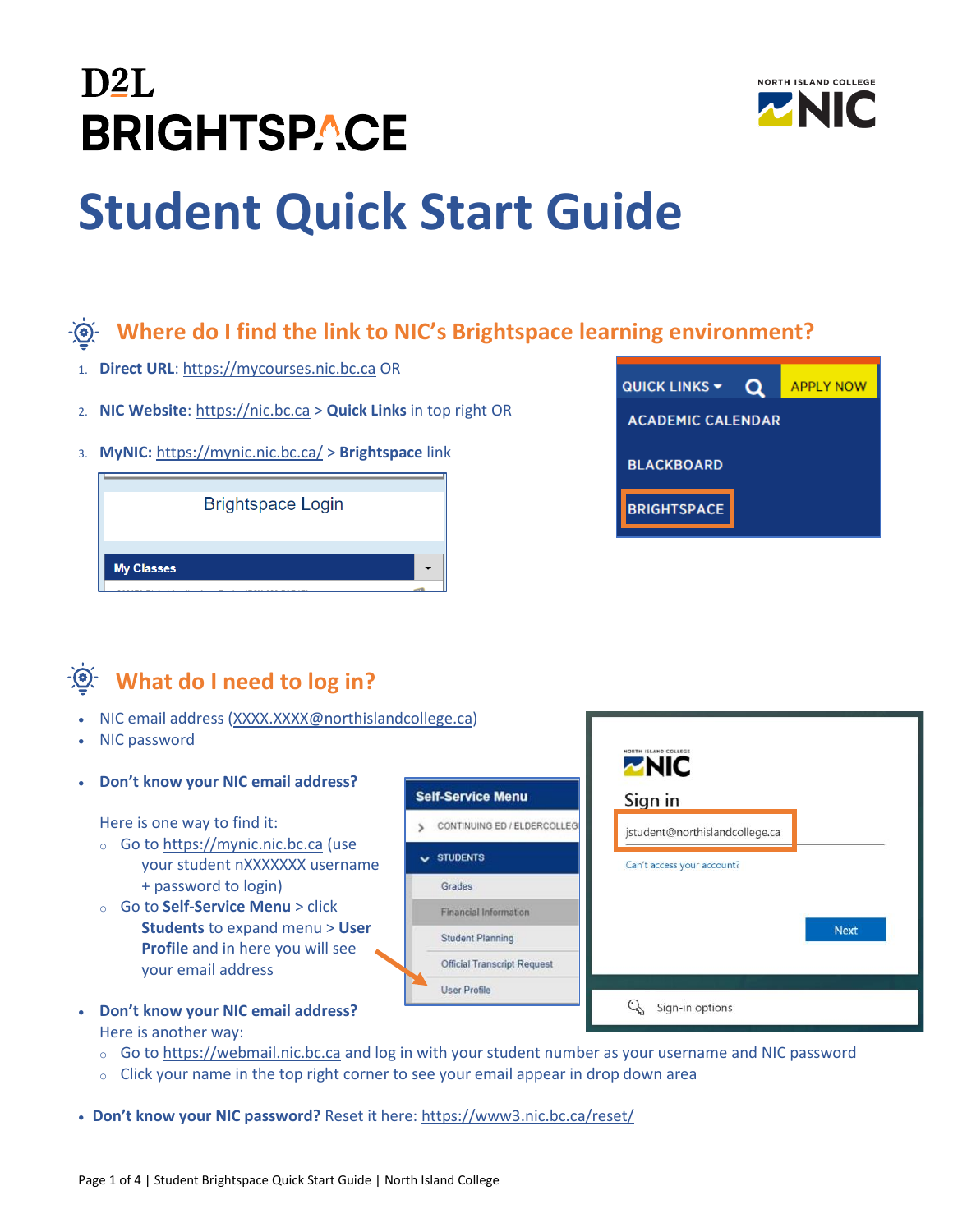#### **Where can I go for NIC student help?**

NIC's Student Technical Services team can answer your computer questions:

- **Brightspace getting started help**:<https://library.nic.bc.ca/studenttech/Brightspace>
- **Student Technical Services Website:** <https://library.nic.bc.ca/studenttech>
- **Ask a Question**:<https://library.nic.bc.ca/studenttech/question>
- **Contact:** <https://library.nic.bc.ca/studenttech/Contact>
- **Phone:** 250-334-5010 or 1-800-715-0914 ext. 5010

#### **Where can I go to learn more about Brightspace?**

- Brightspace **YouTube Playlist** for Learners: [Webpage](https://www.youtube.com/watch?v=ysM2cc2zIPM&list=PLxHabmZzFY6mtggGZAitZ61kmpS-pMIaM)
	- $\circ$  23 videos (2-minute or less) for getting started with the Brightspace learning environment
- **Learn Anywhere Website**
	- o Resources for North Island College Students Learning in a Digital World > Brightspace page: [Website](https://learnanywhere.opened.ca/digital-technologies/brightspace/)

#### **How can I see just the courses I want to frequently access?**

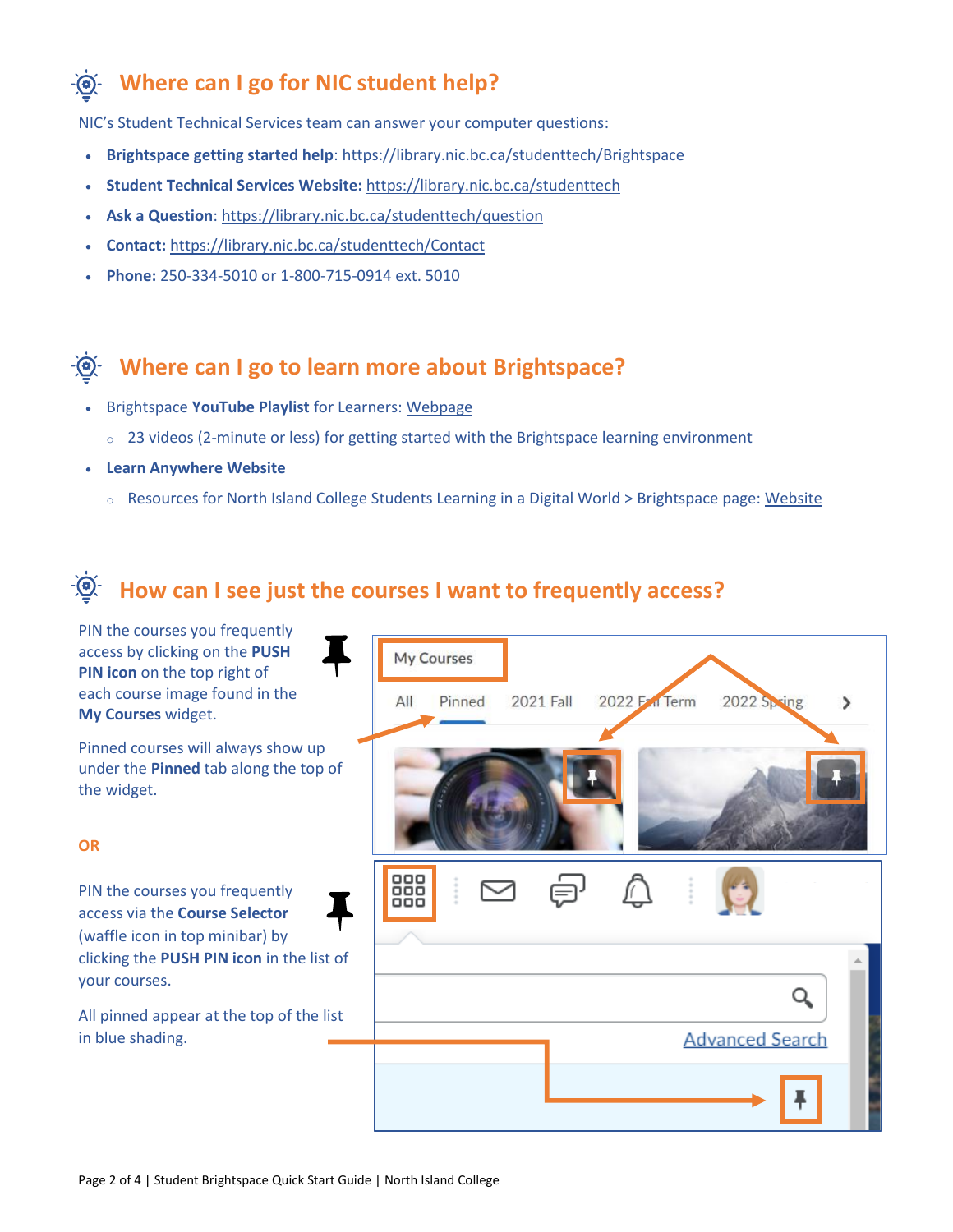#### **What if I can't see one or more of my courses?**

- If you can't see a course in the **My Courses** widget or in the **Course Selector** (waffle icon in minibar), you a) may not be registered in that course OR b) your instructor may not have made the course available yet.
- If a course is visible but 'greyed out' (unable to access), your instructor has made the course available, but it has a 'start date' that has not yet arrived. If you think you should have access, let your instructor know.

#### **Where can I change my picture, notifications, and account settings?**

From any Brightspace page, look to the top right corner and click on your name >

- **Profile** Add a picture, a tagline, traditional name, share your hobbies
- **Notifications** Instant Notifications list choose what you want to be notified about AND find the links to the Pulse App for your Android or Apple phone to help stay connected and on track with your courses
- **Account Settings** Pronouns, Font Settings, Discussion settings, Email signature etc.
- **Progress**  Manage your progress across all your courses in one spot: see how you are doing with grades, discussions, accessing content, assignments etc.



#### **Where can I download the Brightspace Pulse App?**

Locations: [Apple App Store](https://apps.apple.com/us/app/brightspace-pulse/id1001688546?ls=1) | [Google Play](https://play.google.com/store/apps/details?id=com.d2l.brightspace.student.android)

Brightspace Pulse is a mobile app for students that can help you stay connected and on track with your Brightspace courses. It gives you one easy view of course calendars, readings, assignments, evaluations, grades, activity feed and news.

Real-time alerts will let you know when classes are cancelled, rooms are moved, or new grades are

| 8.02                                                                                  | 6:08                                 | 11:51                  |                                     | $\sim$ $-$                                        |
|---------------------------------------------------------------------------------------|--------------------------------------|------------------------|-------------------------------------|---------------------------------------------------|
|                                                                                       | Courses<br>10.1<br><b>BROY PRINT</b> |                        | This Week                           | Œ                                                 |
|                                                                                       | Brightspace by D2L Homepage          | Work To Do             | Events                              | All                                               |
| 10:52<br>Wednesday, July 24                                                           |                                      | <b>MOV</b><br>18<br>15 | t<br>PM<br>$\mathbf{r}$<br>18<br>19 | <b>SUN</b><br><b>BAT</b><br>21<br>20 <sub>1</sub> |
| PULSE<br><b>TOW</b><br>Announcement for English Literature<br>Class Moved to Room 213 |                                      |                        | Wadnesday, Feb 17, 2021 (Today)     | $\overline{ }$                                    |
|                                                                                       | <b>Taxation 1</b>                    | 11:34 AM   Taxation 1  | Micro Learning Wednesday            | $\checkmark$                                      |
|                                                                                       | <b>RANGE RE</b>                      | Coaching philosophy    | 11:44 AM   Microeconomic Theory 1   | $\overline{\phantom{a}}$                          |
|                                                                                       | Microeconomic Theory 1               |                        |                                     |                                                   |
|                                                                                       | ार्ज                                 |                        |                                     |                                                   |
|                                                                                       |                                      |                        |                                     |                                                   |

available. The schedule view and weekly visualization enables you to quickly view what is due today, this week and upcoming across all your courses. NIC recommends you download the app to help stay in touch.

#### **How can I email my instructor within Brightspace?**

- From any location in Brightspace, go to top minibar and you'll see a mail icon > **Email** > Choose **To** or **Address Book** and select instructor **OR** within your course look for the **Classlist** and you can email your instructors there
- Type message > **Send** > message will go to instructor NIC email account
- Email goes only 1-way out of Brightspace to NIC student or instructor emails
- Replying to an email sent from Brightspace will go directly to NIC email accounts